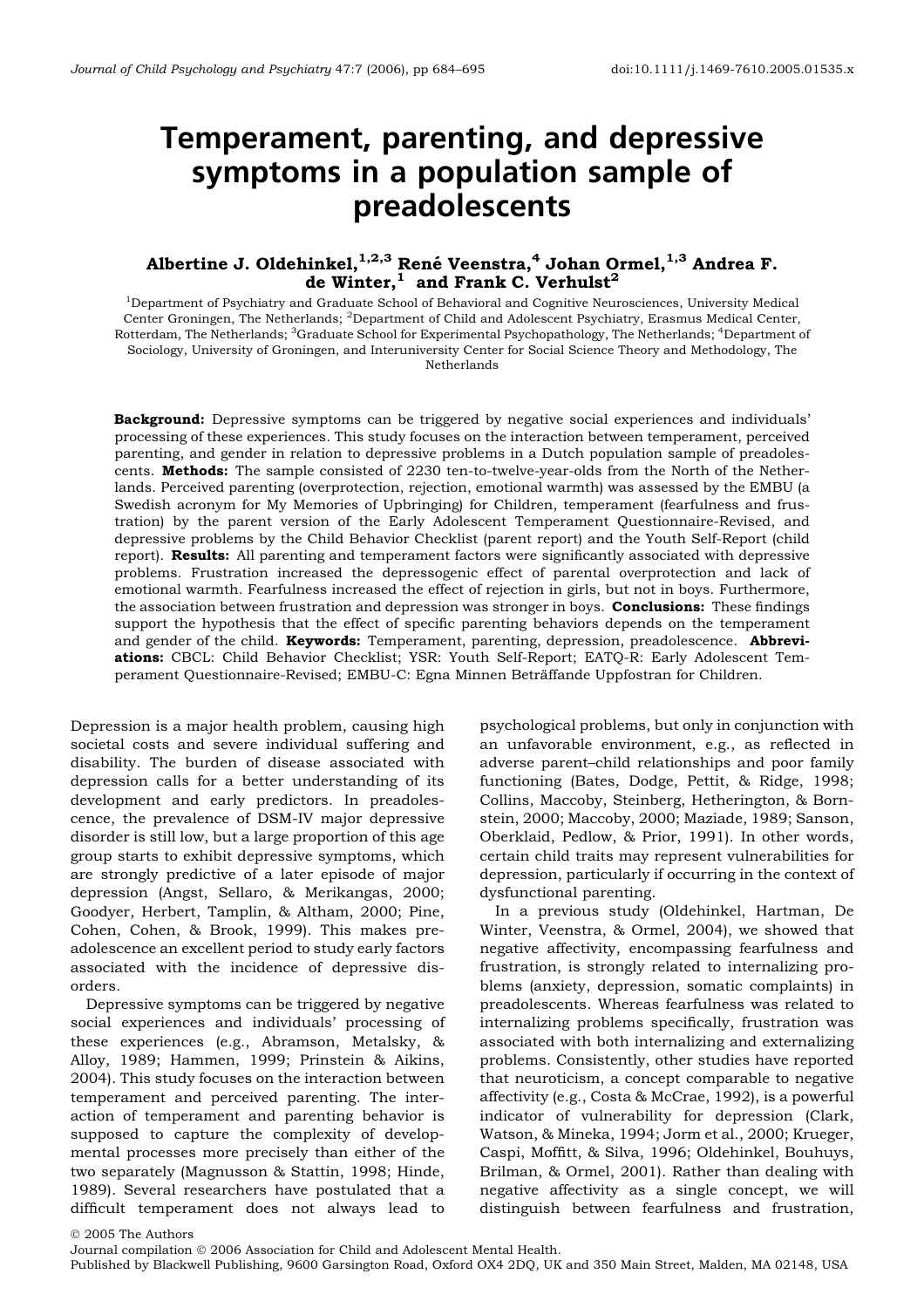because they are assumed to interact with parenting behaviors differentially.

Fearful inhibition starts in infancy, shows considerable stability across childhood and adolescence (Caspi & Silva, 1995; Kagan, 1998), and has been found to predict later depressive symptoms such as sadness (Rothbart, Ahadi, & Evans, 2000) and social withdrawal (Rubin & Asendorpf, 1993). It is a system relevant to early socialization processes, in that it is related to sensitivity to punishment and the internalization of guilt reaction (e.g., Gray, 1981, 1987; Kochanska, DeVet, Goldman, Murray, & Putnam, 1994; Rothbart & Putnam, 2002). Based on these notions, we hypothesized that temperamentally fearful preadolescents would be more likely to have depressive problems than their less fearful peers, especially when raised in an environment characterized by rejection and little warmth.

Frustration is a temperament feature characterized by negative affect related to interruption of ongoing tasks or goal blocking. In other words, children with a high level of frustration react strongly and aversively to obstacles that prevent them from doing what they want. Studies on the interaction of temperamental frustration (resistant temperament) and parenting have mainly focused on outcomes in the externalizing domain (e.g., Bates et al., 1998). Results suggest that a consistently restrictive parenting style is most effective to prevent the development of externalizing problems. On the other hand, an environment that is overly restrictive and protective may trigger depressive problems in highfrustration children, because the frequent blockade of their goals may result in persistent negative affect and apathy. Hence, we hypothesized that an overprotective parenting style would be associated with depressive problems, particularly in preadolescents with high levels of frustration.

We showed previously that preadolescent girls and boys differ in the distribution of temperament traits, in that girls have higher levels of fearfulness and lower levels of frustration (Oldehinkel et al., 2004). Furthermore, boys and girls may respond differently to similar parenting practices. Girls tend to react more strongly to stressful life-events, particularly to interpersonal events (Hoffmann & Su, 1998; Patton, Coffey, Posterino, Carlin, & Bowes; 2003; Silberg, Rutter, Neale, & Eaves, 2001; Van Os & Jones, 1999; Veijola et al., 1998). Compared to boys, girls have a greater preference for close emotional communication, intimacy, and responsiveness within interpersonal relationships. The female focus on affiliation may make girls more vulnerable to the interpersonal stress that often accompanies dysfunctional parenting practices (Cyranowski, Frank, Young, & Shear, 2000). Boys tend to foster independent activity over affiliation (Feingold, 1994; Leadbeater, Kuperminc, Blatt, & Hertzog, 1999), which was hypothesized to make them less sensitive to parental rejection and lack of emotional warmth than girls.

Parental overprotection, on the other hand, jeopardizes personal autonomy and was therefore expected to be more of a bother to boys than to girls (Enns, Cox, & Larsen, 2000; Lloyd & Miller, 1997).

Interpretation of associations between family circumstances and (risk factors for) depression is hampered by potential confounders, including genetic disposition (Heath, Neale, Kessler, Eaves, & Kendler, 1992; Molenaar, Boomsma, & Dolan, 1993). Genetic risk factors may have a (direct) effect on both temperament and depression, which could mean that observed associations between the two are spurious. In addition, the effect of genetic risk can be indirect, through gene–environment correlations. In other words, what seems to be the effect of poor parenting behavior may actually be the effect of susceptibility genes, or vice versa (Kendler, 1996; Neale et al., 1994; Plomin, 1995; Rutter, 2002). To assess possible confounding, we included a proxy of genetic risk, that is, an index of parental depression, in the analyses.

## Methods

#### Sample

TRAILS. The TRacking Adolescents' Individual Lives Survey (TRAILS) is a new prospective cohort study of Dutch preadolescents, who will be measured biennially until they are at least 25 years old. The present study involves data from the first assessment wave of TRAILS, which ran from March 2001 to July 2002. The key objective of TRAILS is to chart and explain the development of mental health from preadolescence into adulthood, both at the level of psychopathology and the levels of underlying vulnerability and environmental risk. A detailed description of the sampling procedure and methods can be sent upon request. Briefly, the TRAILS target sample involved ten-to-twelve-year-olds living in five municipalities in the North of the Netherlands, including both urban and rural areas.

Sample selection. Sample selection involved two steps. First, the municipalities selected were requested to give names and addresses of all inhabitants born between 10-01-1989 and 09-30-1990 (first two municipalities) or 10-01-1990 and 09-30-1991 (last three municipalities), yielding 3483 names. Simultaneously, primary schools (including schools for special education) within these municipalities were approached with the request to participate in TRAILS; i.e., pass on students' lists, provide information about the children's behavior and performance at school, and allow class administration of questionnaires and individual testing (neurocognitive, intelligence, and physical) at school. School participation was a prerequisite for eligible children and their parents to be approached by the TRAILS staff, with the exception of children already attending secondary schools (<1%), who were contacted without involving their schools. Of the 135 primary schools within the municipalities, 122 (90.4% of the schools accommodating 90.3% of the children) agreed to participate in the study.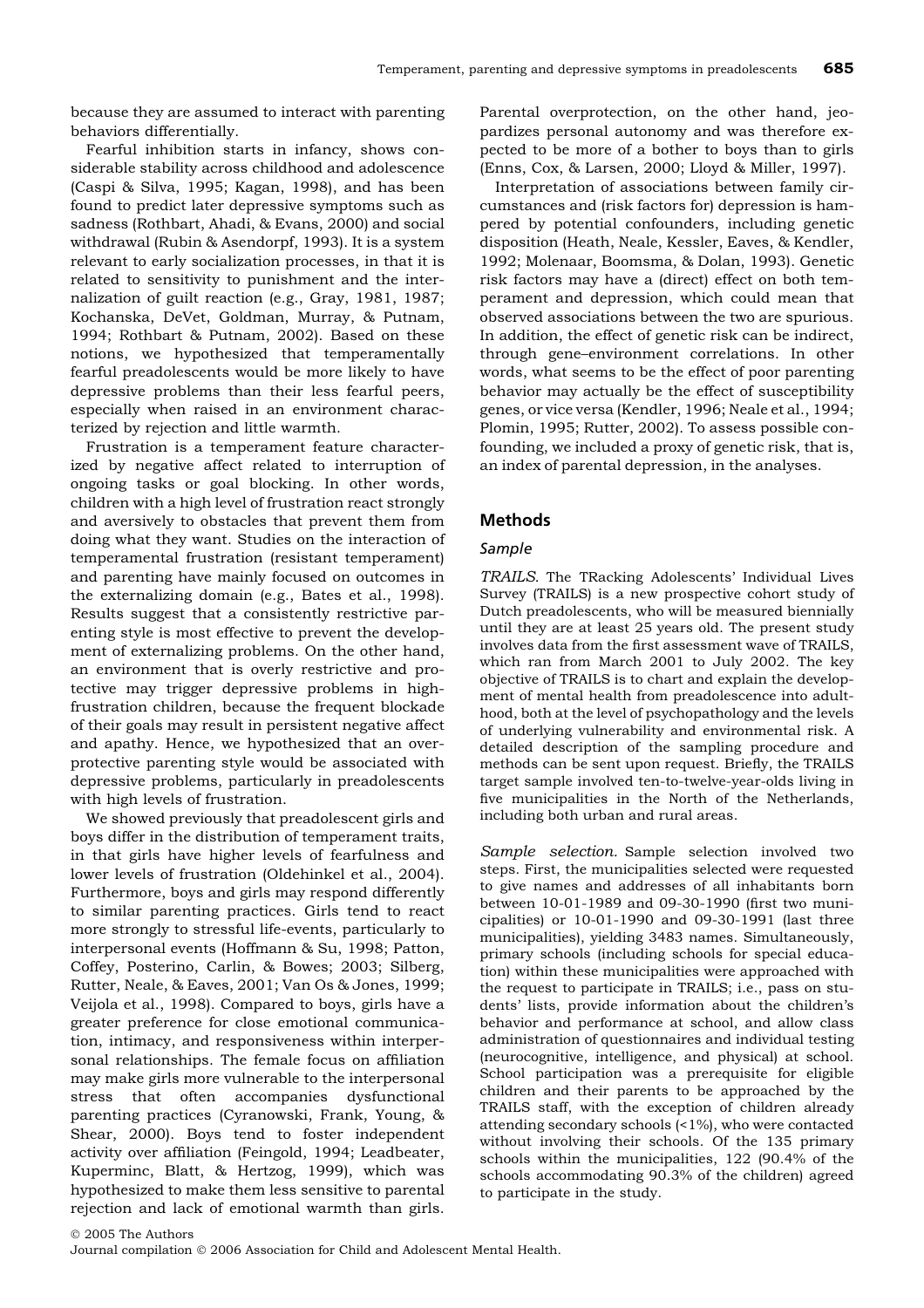If schools agreed to participate, parents (or guardians) received two brochures, one for themselves and one for their children, with information about the study; and a TRAILS staff member visited the school to inform eligible children about the study. Shortly thereafter a TRAILS interviewer contacted parents by telephone to give additional information, answer questions, and ask whether they and their son or daughter were willing to participate in the study. Respondents with an unlisted telephone number were requested by mail to pass on their number. If they reacted neither to that letter nor to a reminder letter sent a few weeks later, staff members paid personal visits to their house. Parents who refused to participate were asked for permission to call back in about two months to minimize the number of refusals due to temporary reasons. If both parents and children agreed to participate, parental written informed consent was obtained after the procedures had been fully explained. Children were excluded from the study if they were incapable of participating due to mental retardation or a serious physical illness or handicap; or if no Dutch-speaking parent or parent surrogate was available, and it was not feasible to administer part of the measurements in the parent's language. Of all children approached for enrollment in the study (i.e., selected by the municipalities and attending a school that was willing to participate,  $N = 3145$ , 6.7% were excluded because of incapability or language problems. Of the remaining 2935 children, 76.0% ( $N = 2230$ ) were enrolled in the study (i.e., both child and parent agreed to participate). Responders and non-responders did not differ with respect to the prevalence of teacher-rated problem behavior. Furthermore, no differences between responders and nonresponders were found regarding associations between sociodemographic variables and mental health outcomes (De Winter et al., 2005).

The mean age of the sample was  $11.09$  (SD = .56), and 50.8% were girls. The North of the Netherlands has relatively few immigrants: only 10.6% of the children originated from a non-western country (mostly Morocco, Turkey, Surinam, the Dutch Antilles, and Indonesia). Furthermore, 15.5% of the children were raised in single-parent families. Most families (78.0%) included two or three children. Socio-economic status was low in 25.3%, intermediate in 49.5% and high in 25.2% of the cases.

## Measures

Data collection. Well-trained interviewers visited one of the parents or guardians (preferably the mother, 95.6%) at their homes to administer an interview covering a wide range of topics, including the child's developmental history and somatic health, parental psychopathology and care utilization. Besides the interview, the parent was asked to fill out a self-report questionnaire. Children filled out questionnaires at school, in the classroom, under the supervision of one or more TRAILS assistants. In addition to that, intelligence and a number of biological and neurocognitive parameters were assessed individually (at school, except for saliva samples, which were collected at home). Teachers were asked to fill out a brief questionnaire for all TRAILS-children in their class. Measures that were used in the present study are described more extensively below.

Depressive symptoms. Internalizing and externalizing problem behaviors were assessed by the Child Behavior Checklist (CBCL), one of the most commonly used questionnaires in current child and adolescent psychiatric research (Achenbach, 1991a; Verhulst & Achenbach, 1995). It contains a list of 120 behavioral and emotional problems, which parents can rate as  $0 =$ not true,  $1 =$  somewhat or sometimes true, or  $2 =$  very or often true in the past six months. In addition to the CBCL, we administered the self-report version of this questionnaire, the Youth Self-Report (YSR, Achenbach, 1991b). The original CBCL and YSR scales did not distinguish between anxiety and depressive problems. In order to improve the correspondence with clinical diagnostic categories, Achenbach, Dumenci, and Rescorla (2003) constructed DSM-IV scales for CBCL/ YSR problem behaviors, based on international experts' ratings. The resulting CBCL/YSR Affective Problems scale consists of 13 items (Cronbach's  $\alpha$  CBCL = .68,  $YSR = .72$ ) covering depressed mood, anhedonia, loss of energy, feelings of worthlessness and guilt, suicidal ideation, as well as sleep and eating problems. The CBCL-scale had a mean of  $2.47$  (SD =  $2.55$ , range 0–22) and the YSR-scale 3.80 ( $SD = 3.21$ , range 0–19), while 7.9% (CBCL) and 18.0% (YSR) of the scores were greater than 6.5 (which implies that more than half of the symptoms were rated as at least somewhat true and/or more than 25% of the symptoms as very true). Test– retest reliabilities of the DSM-IV scales have been found to be adequate (CBCL:  $r = .88$ ; YSR:  $r = .79$ ; Achenbach et al., 2003).

Consistent with other reports (e.g., Achenbach, McConaughty, & Howell, 1987; Jensen, Traylor, Xenakis, & Davis, 1988; Renouf & Kovacs, 1994; Verhulst & Van der Ende, 1992), the agreement between parentreported and child-reported problems was only moderate ( $r = .28$  for the depression scale). We feel that both informants perceive different aspects of problem behavior and differences between informants are meaningful. An additional advantage of using multiple informants is that it reduces the bias associated with mono-informant information (Angold & Costello, 1996; Sourander, Helstelä, & Helenius, 1999). Depressive problems that are rated as present by both parent and child are assumed to be more severe (more generalized) than problems rated by only one informant. Support for this assumption comes from preliminary analyses showing that children with depressive problems according to both their parents and themselves were more often rated as withdrawn and anxious/depressed by their teacher than children who had only depressive problems according to one informant (either parent or child). Based on these considerations, we used the mean of the standardized parent and child scores as a measure of depressive symptoms in this study. This measure correlated highly (.94) with the composite score based on the highest (standardized) score of both informants.

Temperament. Temperament was assessed by the parent version of the short form of the Early Adolescent Temperament Questionnaire-Revised (EATQ-R; Ellis, 2002; Putnam, Ellis, & Rothbart, 2001). The EATQ-R is a questionnaire based on the temperament model developed by Rothbart and coworkers (e.g., Rothbart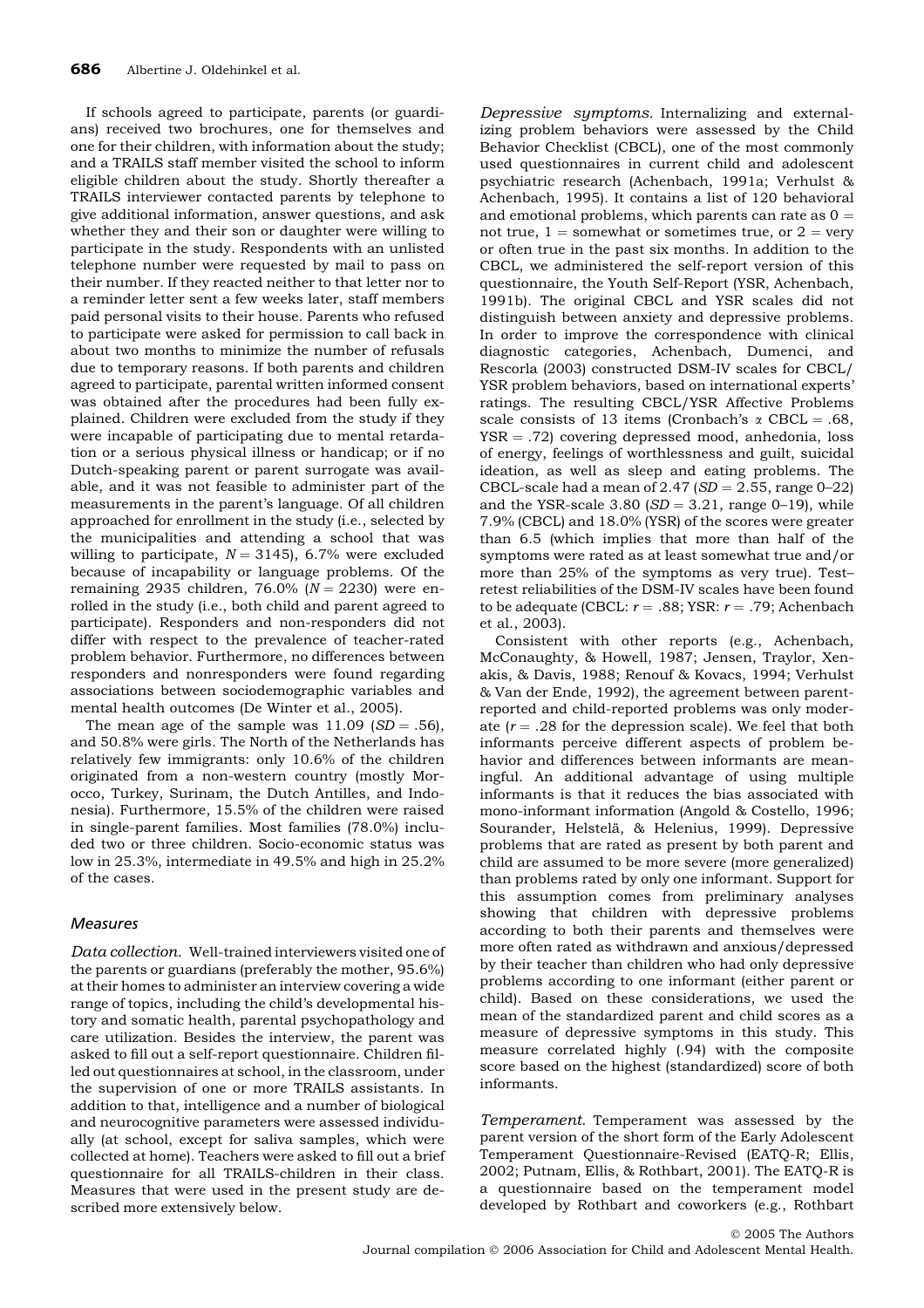et al., 2000). Principal components analyses (PCA) on the parent version of the EATQ-R led to some minor alterations to the scales originally proposed by Rothbart and her group (Oldehinkel et al., 2004). Fearfulness (five items, Cronbach's  $\alpha = .63$ ) denotes worrying and unpleasant affect related to the anticipation of distress. Frustration is a five-item scale ( $\alpha = .74$ ), measuring negative affect related to interruption of ongoing tasks or goal blocking. Each item could be rated on a fivepoint scale ranging from  $1 =$  hardly ever true to  $5 =$ almost always true. To the best of our knowledge, no test–retest data of the EATQ-R are currently available.

Parenting. Because children are influenced by the rearing behavior of their parents through their mental representations of this behavior (Main, Kaplan, & Cassidy, 1985), it is important to capture the child's perception of the upbringing. The EMBU (a Swedish acronym for My Memories of Upbringing) for Children (EMBU-C; Markus, Lindhout, Boer, Hoogendijk, & Arrindell, 2003) has been developed to assess children's perception of parental rearing practices. We used a list of 47 items containing the factors Rejection, Overprotection, and Emotional Warmth (we omitted the factor Favoring Subject). Each item could be rated as  $1 = no$ , never,  $2 = yes$ , sometimes,  $3 = yes$ , often or  $4 = yes$ , almost always; and was asked for both the father and the mother. Rejection is characterized by hostility, punishment, derogation, and blaming of the child. Overprotection denotes fearfulness and anxiety for the child's safety, guilt engendering, and intrusiveness. Emotional Warmth refers to giving special attention, praising for approved behavior, unconditional love, and being supportive and affectionately demonstrative.

PCA mainly confirmed the original results of Markus et al. (2003), with the exception of five items of the Rejection scale, which had relatively low loadings in the original study as well. These items were excluded from further analyses. The Rejection scale contains 12 items with  $\alpha = .84$  for fathers and .83 for mothers; the Overprotection scale contains 12 items with  $\alpha = .70$  for fathers and .71 for mothers; and the Emotional Warmth scale contains 18 items with  $\alpha = .91$  for both fathers and mothers. The answers for both parents were highly correlated ( $r = .67$  for Rejection,  $r = .81$  for Overprotection,  $r = .79$  for Emotional Warmth), so we combined them into a single measure. The test–retest stability of a shortened version of the EMBU-C (10-item scales) over a 2-month period has been found to be satisfactory ( $r =$ .78 or higher; Muris, Meesters, & Van Brakel, 2003).

Parental depression. Parental psychopathology with respect to depression, anxiety, substance abuse, antisocial behavior, and psychoses was measured by means of the Brief TRAILS Family History Interview. Each syndrome was introduced by a vignette describing its main symptoms and followed by a series of questions to assess lifetime occurrence, professional treatment, and medication use. The interview assessed both biological parents, using a single informant, typically the mother. Parents were assigned to any of the categories  $0 =$ (probably) not,  $1 =$  (probably) yes, or  $2 =$  (probably) yes and treatment and/or medication. The lifetime prevalences of depression as assessed with the Brief TRAILS Family History Interview were comparable with those

found in adult population samples in the Netherlands (Bijl, Ravelli, & Van Zessen, 1998) and Europe (ESEMeD/ MHEDEA 2000 Investigators, 2004) with Composite International Diagnostic Interviews (CIDI, World Health Organization, 1997), that is, 15.4% in males and 27.4% in females. If data were missing on one parent, missing values were imputed by group means. An index for parental depression was calculated by adding the scores of both parents. The index ranged from 0 (62.7%) to 4.

#### Analysis

Gender differences in depressive problems, perceived parenting, temperament, and parental depression were examined by means of t-tests; associations between variables by means of Pearson correlations. Main and interaction effects of gender, parenting, and temperament on depressive problems, adjusted for parental depression, were tested by multiple linear regression analyses. Parental depression and main effects of parenting and temperament were entered in a first step. After that, we tested whether inclusion of two-way interaction terms resulted in a significant improvement of the model in terms of explained variance. Three-way interactions (i.e., gender by temperament by parenting) were entered in a third step, and maintained only if the inclusion of the three-way interaction improved the model significantly. To ensure sufficient power for the interaction effects, we wanted to keep the number of interactions fairly small and hence performed separate analyses for Overprotection, Rejection, and Emotional Warmth. Subsequently, interactions that were significant in the separate analyses were included in a model encompassing all parenting variables.

About 2% of 11-year-old children suffer from a depressive disorder according to DSM-IV criteria (Costello, Mustillo, Erkanli, Keeler, & Angold, 2003). To assess whether the effects of parenting and temperament variables were the same in severely (probably clinically) depressed children compared to children with milder (subclinical) problems, we divided the sample into three groups, based on their Depression scores: (1) Severely Depressed, i.e. a score above the 98th percentile ( $n = 45$ ), (2) Mildly Depressed, i.e. a score between the 85th and the 98th percentile  $(n = 293)$ , and (3) Non-Depressed, i.e. a score below the 85th percentile  $(n = 1884)$ . These groups were entered as dependent variable in a multinomial regression analyses, and coefficients for the Severely and Mildly Depressed group were compared by means of  $\chi^2$  tests.

A p-value smaller than .05 was considered statistically significant. Since we performed many statistical tests, the results may suffer from capitalization on chance: one would expect some 5% of the associations examined to be significant merely on the basis of chance. Hence, a statistically significant result in this context does not have the same weight as significant results in an experimental design.

To provide an impression of the size of the effects and facilitate the interpretation of the interaction effects, we wrote out multiple equations, alternating the values of the predictor variables (1 standard deviation below and above the mean for the parenting and temperament variables, 0 and 1 for girls and boys) while holding other variables to their sample means. The resulting predicted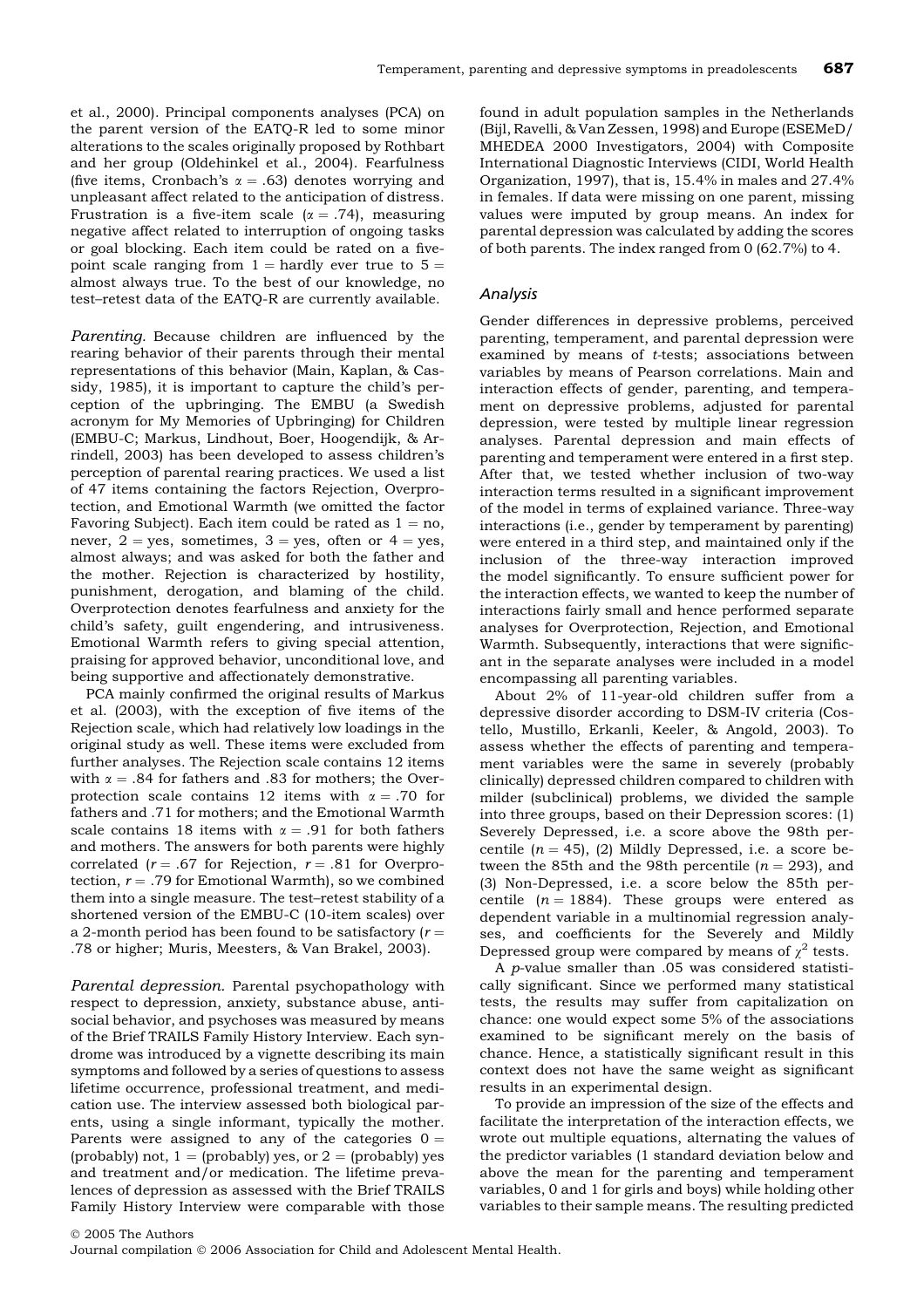(standardized) depression scores were calculated back to actual scores and plotted in a series of graphs.

## Results

Table 1 contains means and standard deviation of depression scores, perceived parenting variables, temperament characteristics, and parental depression, separately for boys and girls. Because the Depressive Problems variable was based on standardized parent and self-report scores, the means are close to 0. All parenting and temperament means represent mean item scores (range parenting variables 1–4, temperament variables 1–5).

Except for Depressive Problems and Parental Depression, all variables showed significant gender differences. Girls perceived less Overprotection and Rejection, and more Emotional Warmth than boys. Furthermore, they scored higher on Fearfulness and lower on Frustration.

Correlations between the variables are presented in Table 2, above the diagonal for girls, below the diagonal for boys. All parenting and temperament variables were moderately associated with Depressive Problems, and weakly to moderately with each other. Parental Depression was associated with Depressive Problems and both temperament factors, but not with perceived parenting behaviors. Correlations between parenting variables and Depressive Problems tended to be higher in girls (significantly for Overprotection and Rejection), while the correlation between temperament factors (mainly Frustration) and Depressive Problems was higher in boys.

Table 3 shows the results of the analyses with respect to the interaction of temperament and, respectively, Overprotection, Rejection, and Emotional Warmth.

Main effects of gender, parenting, and temperament were consistent with the results presented in Tables 1 and 2: no gender difference in Depressive Problems, and Depressive Problems were associated with Parental Depression, parental Overprotection, Rejection, and a lack of Emotional Warmth, as well as with a temperament characterized by Fearfulness and Frustration. Table 3 further shows that the effect of Frustration was stronger in boys. The effects of Overprotection and Rejection on Depressive Problems were stronger in girls in the separate models, but these interactions failed to reach statistical significance in the simultaneous model. Frustration increased the effects of Overprotection and lack of Emotional Warmth, and Fearfulness the effect of Rejection. Finally, we found a three-way interaction of gender, Fearfulness, and Rejection,

Table 1 Depressive problems, parenting factors, temperament characteristics, and parental depression of preadolescent boys and girls

|                                  | Girls |           |                  | <b>Boys</b> |           |                  | Difference |              |                  |
|----------------------------------|-------|-----------|------------------|-------------|-----------|------------------|------------|--------------|------------------|
|                                  | Mean  | <b>SD</b> | $\boldsymbol{N}$ | Mean        | <b>SD</b> | $\boldsymbol{N}$ | t          | $df^{\rm b}$ | $\boldsymbol{p}$ |
| Depressive Problems <sup>a</sup> | .01   | .81       | 1128             | .00         | .83       | 1094             | .28        | 2220         | .78              |
| Parenting                        |       |           |                  |             |           |                  |            |              |                  |
| Overprotection                   | 1.84  | .37       | 1123             | 1.88        | .39       | 1083             | $-2.81$    | 2204         | .005             |
| Rejection                        | 1.45  | .29       | 1123             | 1.51        | .33       | 1083             | $-5.01$    | 2154         | < .001           |
| Emotional Warmth                 | 3.26  | .49       | 1124             | 3.16        | .51       | 1083             | 4.81       | 2205         | < .001           |
| Temperament                      |       |           |                  |             |           |                  |            |              |                  |
| Fearfulness                      | 2.49  | .75       | 1012             | 2.35        | .70       | 970              | 4.32       | 1980         | < .001           |
| Frustration                      | 2.74  | .64       | 1012             | 2.84        | .68       | 971              | $-3.35$    | 1981         | .001             |
| Parental depression              |       |           |                  |             |           |                  |            |              |                  |
| Index score                      | .76   | 1.13      | 1113             | .75         | 1.11      | 1070             | .11        | 2181         | .92              |

<sup>a</sup>Mean of standardized parent and self-report scores.

 $^{\rm b}$ Degrees of freedom deviant from  $N_{\rm girls}$  +  $N_{\rm boys}$  – 2 reflect test statistics adjusted for unequal variances.

Table 2 Correlations between depressive problems, parenting factors, temperament characteristics, and parental depression, by gender<sup>a</sup>

|                     |                   |         |        |                          |                   |                          | Depress. Problems Overprotection Rejection Emotional Warmth Fearfulness Frustration Parental Depression |
|---------------------|-------------------|---------|--------|--------------------------|-------------------|--------------------------|---------------------------------------------------------------------------------------------------------|
| Depressive Problems | $\qquad \qquad -$ | $.28*$  | $.38*$ | $-.21$                   | .29               | .29*                     | .21                                                                                                     |
| Overprotection      | $.18*$            |         | .46    | $.13*$                   | .10               | .07                      | .05                                                                                                     |
| Rejection           | $.33*$            | .41     |        | $-.33$                   | .06               | .18                      | .02                                                                                                     |
| Emotional Warmth    | $-.16$            | $.25^*$ | $-.31$ | $\overline{\phantom{0}}$ | .02               | $-.11$                   | $-.04$                                                                                                  |
| Fearfulness         | .32               | .10     | .10    | $-.02$                   | $\qquad \qquad -$ | .31                      | .11                                                                                                     |
| Frustration         | $.38*$            | .09     | .16    | $-.09$                   | .34               | $\overline{\phantom{m}}$ | .12                                                                                                     |
| Parental Depression | .17               | $-.02$  | .03    | $-.01$                   | .15               | .12                      |                                                                                                         |

<sup>a</sup>Girls' correlations are printed above the diagonal; boys' correlations below the diagonal.

**Bold:**  $p < .05$ .

\*Significant gender difference.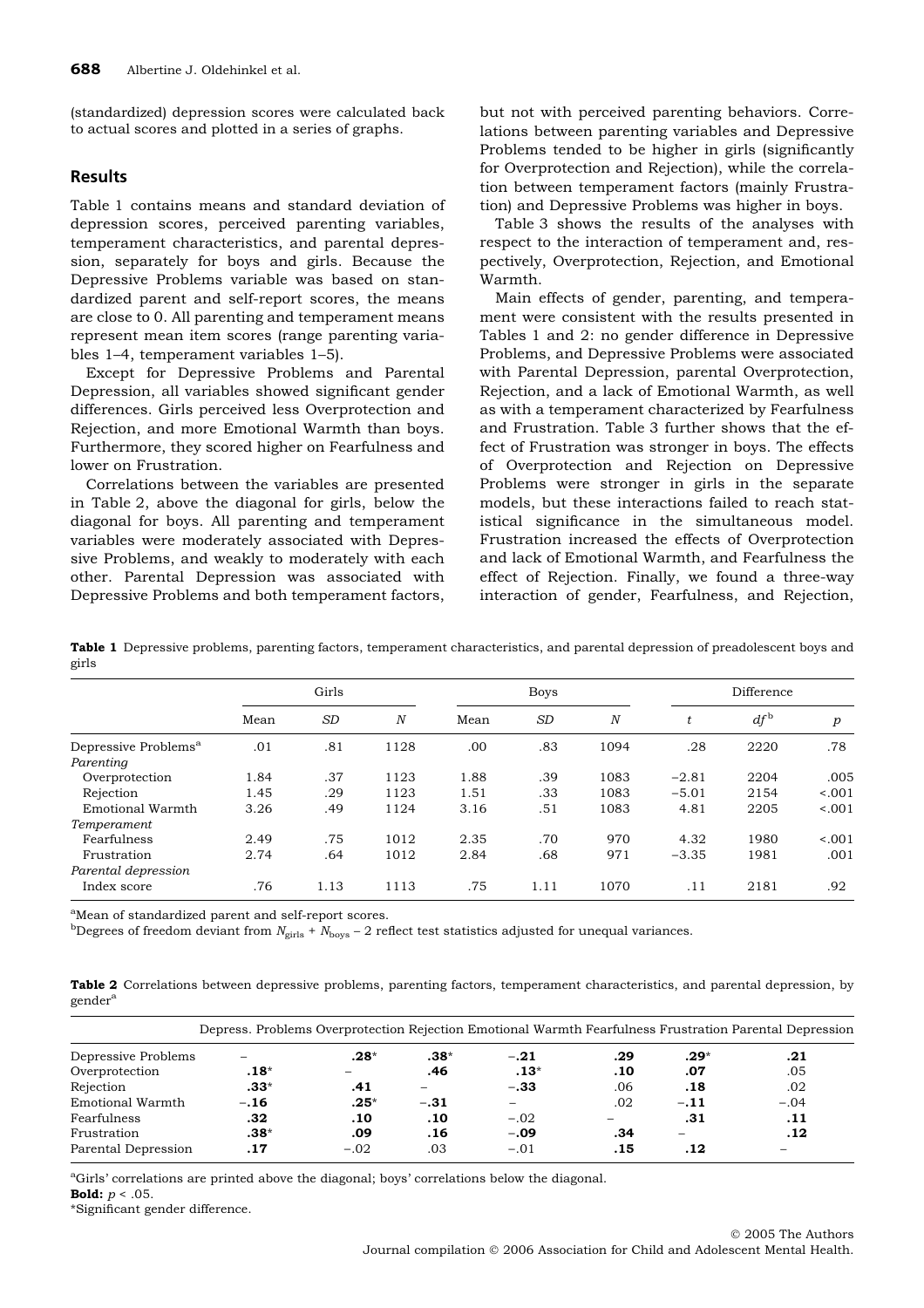|                                            | Model 1: Over-<br>protection<br>$(R^2=.22)$ |                  | Model 2: Rejec-<br>tion $(R^2 = .27)$ |                  | Model 3: Em.<br>Warmth<br>$(R^2=.20)$ |                  | Simultaneous<br>Model $(R^2 = .28)$ |                  |
|--------------------------------------------|---------------------------------------------|------------------|---------------------------------------|------------------|---------------------------------------|------------------|-------------------------------------|------------------|
|                                            | β                                           | $\boldsymbol{p}$ | β                                     | $\boldsymbol{p}$ | β                                     | $\boldsymbol{p}$ | β                                   | $\boldsymbol{p}$ |
| Parental Depression                        | .12                                         | < .001           | .13                                   | < .001           | .13                                   | < .001           | .12                                 | < .001           |
| Gender (boys)                              | .01                                         | .70              | $-.01$                                | .59              | .01                                   | .81              | $-.02$                              | .40              |
| Parenting                                  |                                             |                  |                                       |                  |                                       |                  |                                     |                  |
| Overprotection                             | .25                                         | < .001           |                                       |                  |                                       |                  | .15                                 | < .001           |
| Rejection                                  |                                             |                  | .34                                   | < .001           |                                       |                  | .23                                 | < .001           |
| Emotional Warmth                           |                                             |                  |                                       |                  | $-.18$                                | < .001           | $-.11$                              | < .001           |
| Temperament                                |                                             |                  |                                       |                  |                                       |                  |                                     |                  |
| Fearfulness                                | .18                                         | < .001           | .21                                   | < .001           | .21                                   | < .001           | .20                                 | $-.001$          |
| Frustration                                | .20                                         | < .001           | .16                                   | < .001           | .20                                   | < .001           | .16                                 | $-.001$          |
| Gender × Overprotection                    | $-.08$                                      | .009             |                                       |                  |                                       |                  | $-.04$                              | .19              |
| Gender $\times$ Rejection                  |                                             |                  | $-.08$                                | .01              |                                       |                  | $-.04$                              | .22              |
| Gender $\times$ Emotional Warmth           |                                             |                  |                                       |                  | .05                                   | .13              |                                     |                  |
| Gender $\times$ Fearfulness                | .02                                         | .52              | $-.00$                                | .96              | .01                                   | .84              |                                     |                  |
| $Gender \times Frustration$                | .06                                         | .04              | .08                                   | .01              | .06                                   | .04              | .07                                 | .02              |
| Fearfulness × Overprotection               | $-.02$                                      | .47              |                                       |                  |                                       |                  |                                     |                  |
| $Frustration \times Overprotein$           | .06                                         | .004             |                                       |                  |                                       |                  | .05                                 | .01              |
| $Fearfulness \times Rejection$             |                                             |                  | .08                                   | .01              |                                       |                  | .07                                 | .02              |
| Frustration × Rejection                    |                                             |                  | .03                                   | .39              |                                       |                  |                                     |                  |
| $Fearfulness \times Em. Warmth$            |                                             |                  |                                       |                  | $-.01$                                | .82              |                                     |                  |
| Frustration $\times$ Em. Warmth            |                                             |                  |                                       |                  | $-.07$                                | .002             | $-.05$                              | .01              |
| Gender $\times$ Fear $\times$ Rejection    |                                             |                  | $-.09$                                | .004             |                                       |                  | $-.06$                              | .03              |
| Gender $\times$ Frustr. $\times$ Rejection |                                             |                  | .05                                   | .11              |                                       |                  |                                     |                  |

Table 3 Effects (standardized coefficients) of gender, parenting, temperament, and their interactions on depressive problems; separately and simultaneously for overprotection, rejection and emotional warmth

Note: Three-way interactions did not contribute significantly to the explained variance of Overprotection and Emotional Warmth, hence were excluded from these models.

suggesting that the interaction of Fearfulness and Rejection was only present in girls.

Although the outcome variable (Depressive Problems) deviated somewhat from normality (skew $ness = 1.14$ , kurtosis  $= 1.82$ ), examination of the residuals did not indicate serious violation of the model assumptions: all Durbin–Watson statistics were close to 2 and the distribution of the residuals was approximately normal. Inspection of residual outliers revealed that the models may not fit well for those with very high depression scores; their predicted scores tended to be underestimations of the observed scores.

Extreme scorers (the top 2%, referred to as the Severely Depressed) were compared with those with fewer problems (scores between the 85th and the 98th percentile, the Mildly Depressed) in a multinomial logistic regression analysis. In general, regression coefficients were larger for the Severely Depressed group, but all main effects of parenting and temperament were significant for the Mildly Depressed group as well and none of the differences were statistically significant. This supports the adequacy of the linear regression model. Interaction effects tended to be larger (but not significantly) in the Severely Depressed group as well. However, interpretations of interaction effects in models where the predictors are multiplicatively linked to the outcome variable (e.g., logistic models) differ substantially from those in additive models, precluding direct comparisons (Oldehinkel et al., 2001).

To ease interpretation of the results, predicted depression scores (based on the simultaneous model) for each combination of gender, parenting, and temperament factor were plotted in a series of graphs (Figure 1). Low and high Fearfulness and Frustration denote, respectively, 1 standard deviation below and above the mean. The graphs illustrate the Gender by Frustration interaction in that they show stronger effects (larger distances between the lines) of Frustration in boys than in girls (averaged over parenting). The interactions of Frustration with, respectively, Overprotection and Emotional Warmth are illustrated by steeper lines for high Frustration compared to low Frustration (averaged over gender). Finally, the three-way interaction of Gender, Fearfulness and Rejection is exemplified by steeper lines for high Fearfulness (compared to low Fearfulness) in girls, but not in boys. More specifically, in girls, the estimated difference in Depressive Problems between low and high parental Rejection was .8 in low-Fearfulness girls and 1.5 in high-Fearfulness girls; in boys, the differences were .9, respectively .8.

## **Discussion**

#### Main findings

In this study, we investigated the interaction of gender, parenting, and temperament in relation to depressive problems in ten-to-twelve-year-old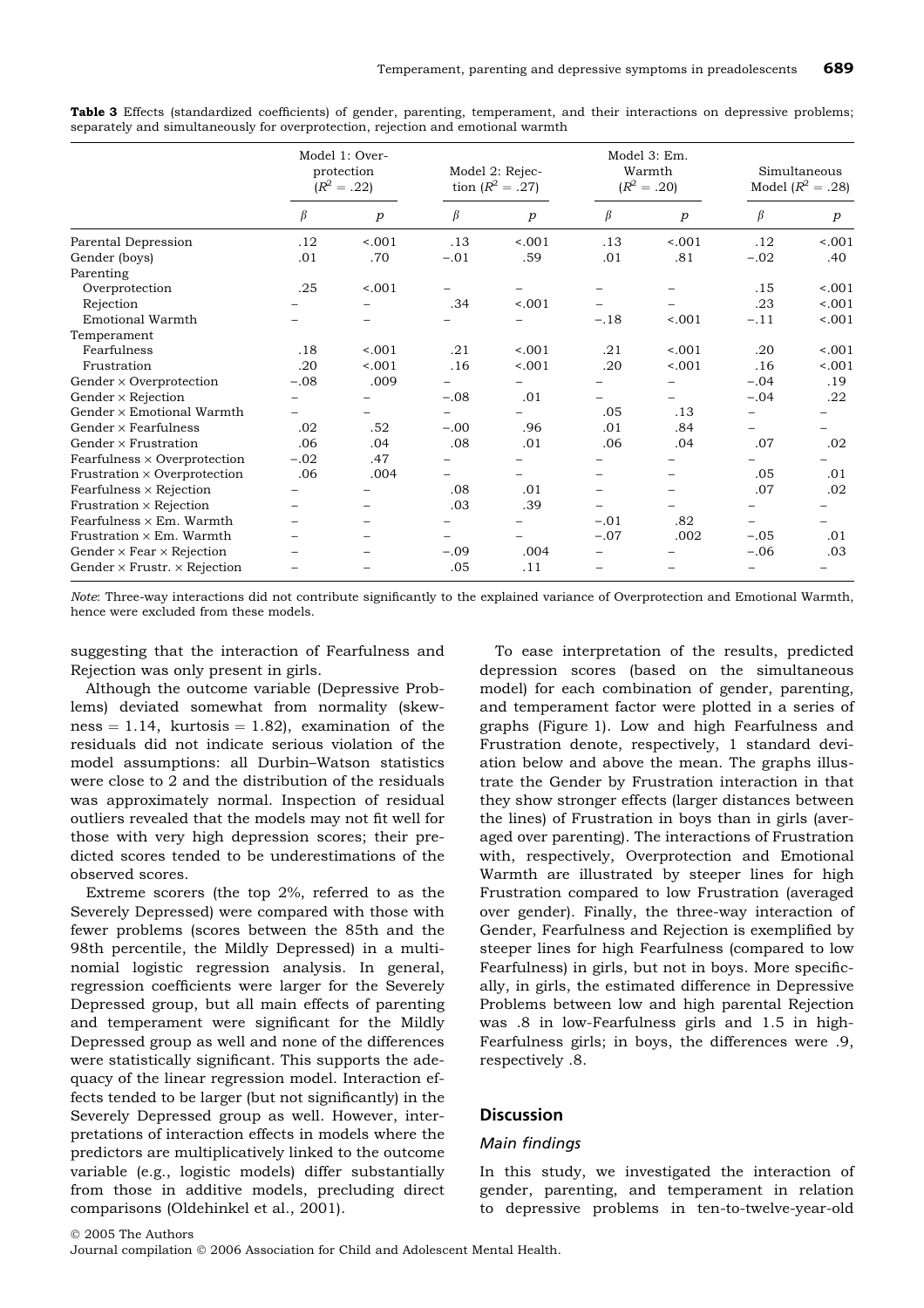

Figure 1 Graphical presentation of the interaction of gender, parenting, and temperament in relation to depressive problems

preadolescents, adjusted for parental depression. We hypothesized that (1) parental rejection and lack of emotional warmth would be associated with depressive problems particularly in temperamentally fearful preadolescents; (2) parental overprotection would be associated with depressive problems particularly in preadolescents with high levels of frustration; (3) the effects of rejection and lack of emotional warmth on depressive problems would be stronger for girls than for boys; and (4) the effects of overprotection would be stronger for boys than for girls. We found partial support for the first hypothesis, in that parental rejection increased the association between fearfulness and depressive problems indeed, but only in girls. Furthermore, emotional warmth did not interact with fearfulness, but with frustration. The second hypothesis was fully corroborated by our results: frustration increased the depressogenic effect of parental overprotection. Concerning gender effects, girls tended to be more sensitive to rejection and overprotection, but

the effects did not reach statistical significance in a model including all parenting variables. Hence, the third hypothesis was only partly supported by our findings, and we did not find evidence in favor of the fourth. Finally, the association between frustration and depression was stronger in boys: highly frustrated boys were more likely to have depressive problems than highly frustrated girls.

#### Parental depression as proxy for genetic risk

An index of parental depression was used as a proxy for genetic risk. We included this measure because gene–environment correlations (i.e., confounding by genetic risk) can threaten the validity of inferences regarding associations between family-related factors and psychopathology. The index used is not a pure measure of genetic risk, but based on phenotypic information. Thus, effects of parental depression on offspring depressive problems can be genetically or environmentally mediated, and we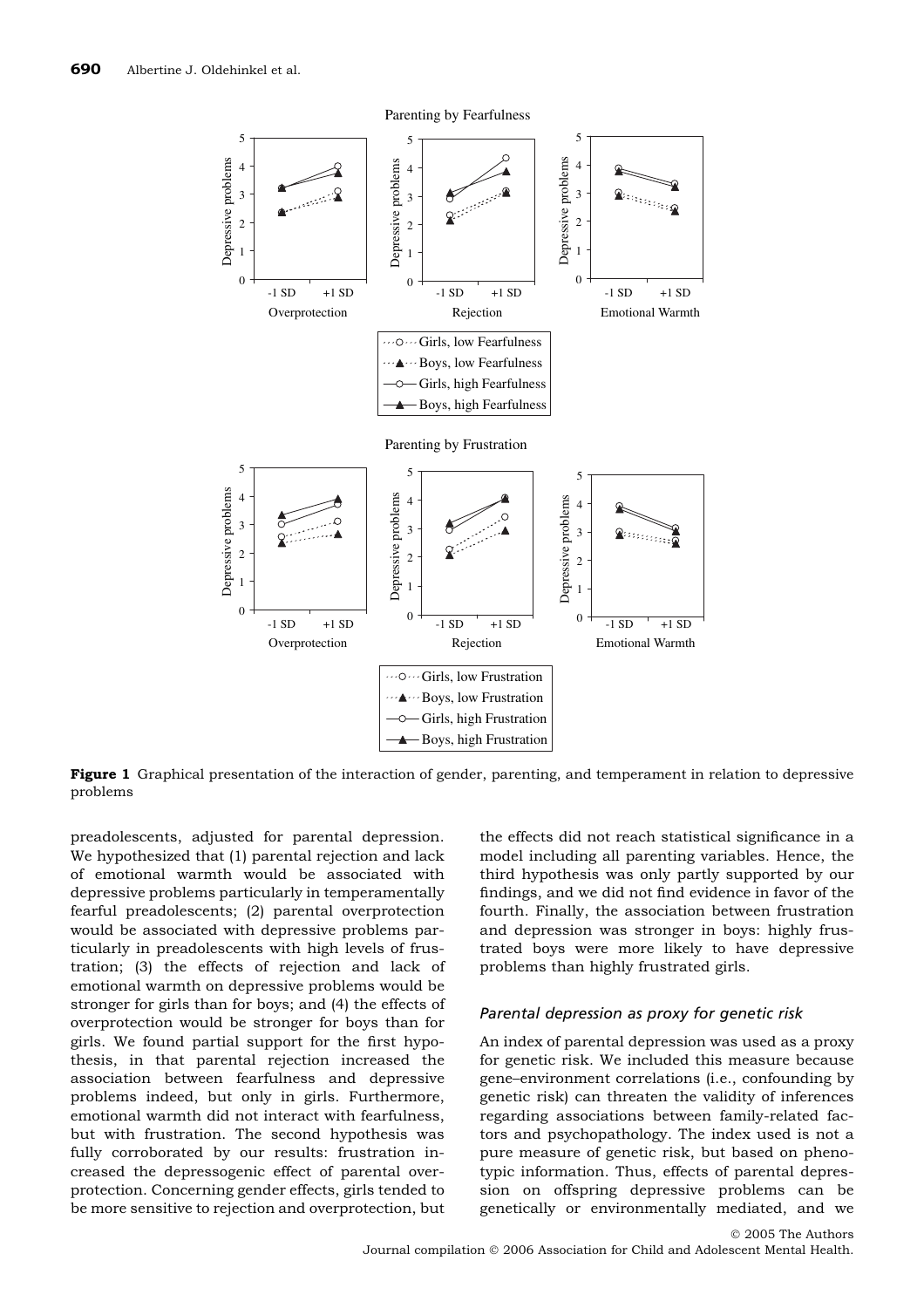have probably been overly conservative by adjusting for both influences.

## Temperament and psychopathology

The distinction between temperament and psychopathology is a complex issue, not only in terms of measurement but also notionally, and it may not have a satisfactory solution. There is a grey area between state and trait. Nevertheless, there are differences, not only with respect to the time frame used during measurement, but also conceptually. In this paper, temperament features are considered vulnerability/resilience traits, which, in the face of adversity, set in motion processes that cause the development of psychopathology, or protect against it (Shiner & Caspi, 2003). In other words, psychopathology is regarded a possible outcome of an unfavorable person–environment interaction. It should be noted, however, that the cross-sectional nature of our study precludes a test of the assumption that measures of temperament persist, while those of psychological syndromes like depressive problems fluctuate over time. In any case, whether or not temperament and psychopathology can be properly distinguished does not affect the main message of the paper, that is, that parenting behaviors act upon different children differently, depending on the child's specific sensitivities.

## Interaction of temperament and parenting

Our results suggest interactions between temperament and parenting behaviors, in that easily frustrated children are overly sensitive to parental overprotection and lack of emotional warmth; and fearful children (girls) tend to be sensitive to parental rejection in particular. The interaction between parenting and temperament is interesting because it underlines that environmental influences may have differential effects, depending on an individual's temperamental make-up, and points to the potential effectiveness of integrating children's temperament in parent training programs. The finding that children with high levels of frustration were particularly sensitive to overprotection and lack of emotional warmth is in line with the before-mentioned postulation that frustration may turn into depression if goals remain outside of reach despite extra efforts (Carver, 2004). Parental overprotection is likely to reduce children's possibilities of reaching their goals and therefore induce depressive symptoms, especially in children who are easily frustrated. Emotional warmth might act as a buffer that protects frustrated children from developing depressive symptoms in situations that hinder goal attainment. The interaction of rejection and fearfulness is understandable in the light of fearful children's sensitivity to punishment (e.g., Colder, Lochman, & Wells, 1997; Gray, 1981, 1987), implying a need for a safe, supportive environment.

Parental rejection threatens a child's feeling of safety, because of which they may become increasingly inhibited. Previous studies showed that the association between rejection and depressive symptoms was modified by attributions that pertain to the salience, personal relevance, or negative interpretation of the rejection (Monroe & Hadjiyannakis, 2002; Prinstein & Aikins, 2004). A fearful temperament is likely to contribute to such attributions (e.g., Chisholm & Hurley, 1994; Colder et al., 1997).

#### Gender differences

Boys and girls did not differ with respect to their depression scores, which is consistent with studies indicating that gender differences start to emerge only in mid-puberty (Angold, Costello, & Worthman, 1998; Hankin et al., 1998; Oldehinkel, Wittchen, & Schuster, 1999). Both perceived parenting behaviors and temperament factors showed (small, but significant) gender differences, with boys perceiving more negative parenting behaviors and having lower levels of fearfulness and higher levels of frustration. Similar gender differences have been reported previously (e.g., Feingold, 1994; Markus et al., 2003). Associations between temperament, parenting and depressive problems were modified by gender as well: boys showed a stronger association between frustration and depression and fearful girls appeared more sensitive to parental rejection than fearful boys (or non-fearful children).

Fearful girls' heightened sensitivity to rejection may be considered in the light of evidence suggesting that negative experiences in the interpersonal domain are more predictive of depression for girls than for boys (Patton et al., 2003; Rudolph & Hammen, 1999; Silberg et al., 2001), and particularly salient in vulnerable girls (Cyranowski et al., 2000). Similar findings have been reported by Prinstein and Aikins (2004). The authors contributed this gender effect to the critical developmental period associated with divergent prevalence rates of depression, mid adolescence (Angold et al., 1998; Hankin & Abramson; 2001). Our results suggest that gender differences in sensitivity to interpersonal experiences may already be apparent before puberty (see also Maccoby, 1990).

The association between frustration and depression was stronger in boys. Frustration is not only associated with depression, but also with disruptive behavior (Oldehinkel et al., 2004), which is more prevalent in boys than in girls. Tentatively, boys tend to express their frustration more in oppositional and aggressive behavior than girls do, thereby provoking negative responses in others, which in turn may increase the risk of depressive problems.

#### Strengths and limitations

Our study has a number of notable assets. It was based on a large population sample of preadoles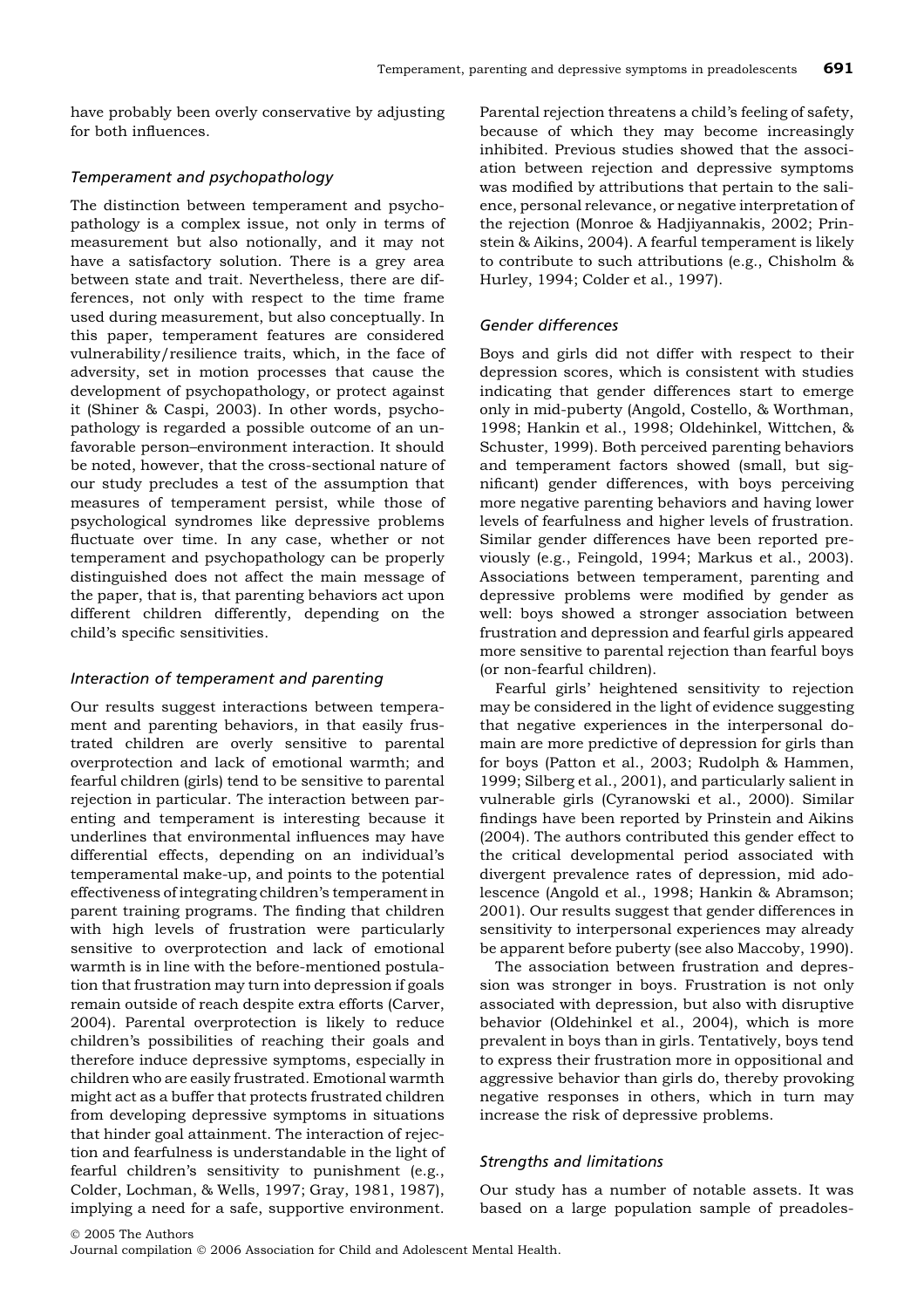cents, covered both parenting practices and temperament features, used multiple informants, and included an index of parental depression to adjust for possible confounding and gene–environment correlation.

There are also limitations. Predictors and outcome variable were partly based on information from the same informant. This brings along the risk of inflated associations, although it should be noted that our approach is a major advantage compared to data that are completely based on a single informant. Furthermore, depressed children may have had a negatively biased perception of their parental rearing behaviors (Stein et al., 2000). Although several studies have concluded that the impact of depressed mood on reported parental rearing practices is minimal (e.g., Duggan, Sham, Minne, Lee, & Murray, 1998; Gerlsma, Kramer, Scholing, & Emmelkamp, 1991; Gotlib, Mount, Cordy, & Whiffen, 1988; Lewinsohn & Rosenbaum, 1987; Plantes, Prusoff, Bennan, & Parker, 1988), report bias cannot be ruled out completely, but it is unlikely to have affected the interaction effects. A final limitation is that our cross-sectional design precludes inferences about the direction of the effects.

# Conclusion

Adjusted for parental depression, both temperamental predisposition and perceived parenting style were associated with depressive problems in preadolescents. The effect of specific parenting behaviors depended on the nature and gender of the child. Integrating the effects of children's individual differences with parenting practices can improve our understanding of the development of depressive problems in pre- and early adolescence. It will be interesting to extend the domain of (negative) interpersonal experiences with friends and peer group members, who become increasingly important as the child enters and passes through adolescence. Second, the outcome variable could be broadened from depressive problems to a wider range of adjustment problems, including antisocial behavior and substance abuse.

# Acknowledgements

This research is part of the TRacking Adolescents' Individual Lives Survey (TRAILS). Participating centers of TRAILS include various Departments of the University of Groningen, the Erasmus Medical Center of Rotterdam, the Radboud University of Nijmegen, the Trimbos Institute, and the University of Leiden, The Netherlands. TRAILS is financially supported by grants from the Netherlands Organization for Scientific Research (GB-MW 940-38-011, GB-MAG 480-01-006, ZonMw 100.001.001; NWO-

175.010.2003.005) and the Department of Justice, and by the participating centers.

# Correspondence to

Albertine J. Oldehinkel, Department of Psychiatry, University Medical Center Groningen, P.O. Box 30.001, 9700 RB Groningen, The Netherlands; Tel: +31 50 3614550; Fax: +31 50 3619722; Email: a.j.oldehinkel@med.umcg.nl

# References

- Abramson, L.Y., Metalsky, G.I., & Alloy, L.B. (1989). Hopelessness depression: A theory-based subtype of depression. Psychological Review, 96, 358–372.
- Achenbach, T.M. (1991a). Manual for the Child Behavior Checklist/4-18 and 1991 profile. Burlington, VT: University of Vermont.
- Achenbach, T.M. (1991b). Manual for the Youth Self-Report and 1991 profile. Burlington, VT: University of Vermont.
- Achenbach, T.M., Dumenci, L., & Rescorla, L.A. (2003). DSM-oriented and empirically based approaches to constructing scales from the same items pools. Journal of Clinical Child and Adolescent Psychology, 32, 328–340.
- Achenbach, T.M., McConaughty, S.H., & Howell, C.T. (1987). Child/adolescent behavioral and emotional problems: Implications of cross-informant correlations for situational specificity. Psychological Bulletin, 101, 213–232.
- Angold, A., & Costello, E.J. (1996). The relative diagnostic utility of child and parent reports of oppositional defiant behaviors. International Journal of Methods in Psychiatric Research, 6, 253–259.
- Angold, A., Costello, E.J., & Worthman, C.M. (1998). Puberty and depression: The roles of age, pubertal status and pubertal timing. Psychological Medicine, 28, 51–60.
- Angst, J., Sellaro, R., & Merikangas, K.R. (2000). Depressive spectrum diagnoses. Comprehensive Psychiatry, 41(Suppl. 1), 39–47.
- Bates, J.E., Dodge, K.A., Pettit, G.S., & Ridge, B. (1998). Interaction of temperamental resistance to control and restrictive parenting in the development of externalizing behavior. Developmental Psychology, 34, 982–995.
- Bijl, R.V., Ravelli, A., & Van Zessen, G. (1998). Prevalence of psychiatric disorder in the general population: Results of the Netherlands Mental Health Survey and Incidence Study (NEMESIS). Social Psychiatry and Psychiatric Epidemiology, 33, 587–595.
- Carver, C.S. (2004). Negative affects deriving from the behavioral approach system. Emotion, 4, 3–22.
- Caspi, A., & Silva, P.A. (1995). Temperament qualities at age three predict personality traits in young adulthood: Longitudinal evidence from a birth cohort. Child Development, 66, 486–498.
- Chisholm, D.C., & Hurley, J.D. (1994). Personality traits associated with fear. Psychological Reports, 74(3 Pt 1), 847–850.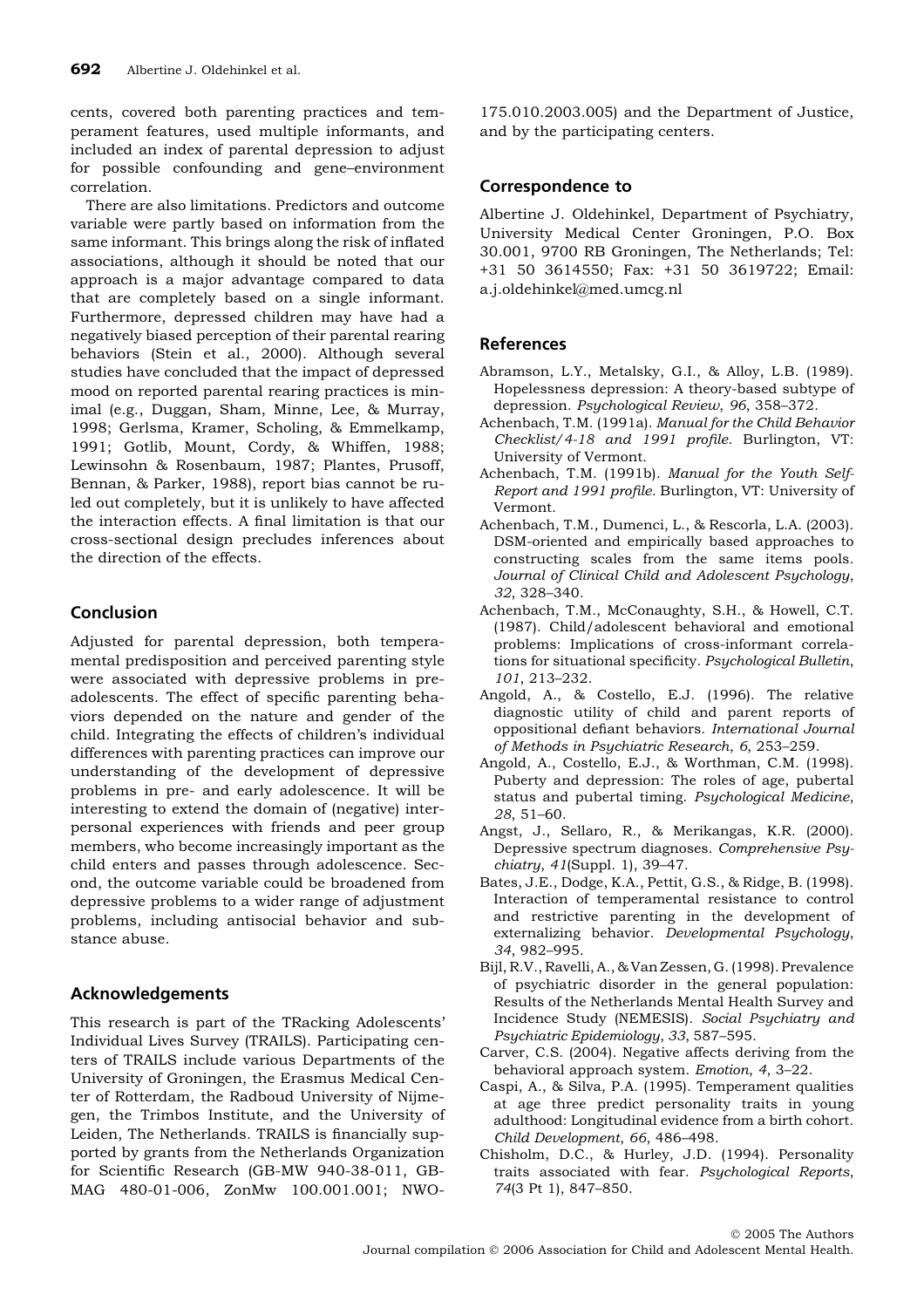- Clark, L.A., Watson, D., & Mineka, S. (1994). Temperament, personality, and the mood and anxiety disorders. Journal of Abnormal Psychology, 103, 103– 116.
- Colder, C.R., Lochman, J.E., & Wells, K.C. (1997). The moderating effects of children's fear and activity level on relations between parenting practices and childhood symptomatology. Journal of Abnormal Child Psychology, 25, 251–263.
- Collins, W.A., Maccoby, E.E., Steinberg, L., Hetherington, E.M., & Bornstein, M.H. (2000). Contemporary research on parenting. American Psychologist, 55, 218–232.
- Costa, P.T. Jr., & McCrae, R.R. (1992). Revised NEO Personality Inventory (NEO-PPI) and the Five Factor Inventory (NEO-FFI): Professional manual. Odessa, FL: Psychological Assessment Resources Inc.
- Costello, E.J., Mustillo, S., Erkanli, A., Keeler, G., & Angold, A. (2003). Prevalence and development of psychiatric disorders in childhood and adolescence. Archives of General Psychiatry, 60, 837–844.
- Cyranowski, J.M., Frank, E., Young, E., & Shear, K. (2000). Adolescent onset of gender differences in lifetime rates of major depression. A theoretical model. Archives of General Psychiatry, 57, 21–27.
- De Winter, A.F., Oldehinkel, A.J., Veenstra, R., Brunnekreef, J.A., Verhulst, F.C., & Ormel, J. (2005). Nonresponse bias in mental health determinants and outcomes in a large sample of preadolescents. European Journal of Epidemiology, 120, 173–181.
- Duggan, C., Sham, P., Minne, C., Lee, A., & Murray, R. (1998). Quality of parenting and vulnerability to depression: Results from a family study. Psychological Medicine, 28, 185–191.
- Ellis, L.K. (2002). Individual differences and adolescent psychosocial development. Unpublished doctoral dissertation, University of Oregon.
- Enns, M.W., Cox, B.J., & Larsen, D.K. (2000). Perceptions of parental bonding and symptom severity in adults with depression: Mediation by personality dimensions. Canadian Journal of Psychiatry, 45, 263–268.
- ESEMeD/MHEDEA 2000 Investigators. (2004). Prevalence of mental disorders in Europe: Results from the ESEMeD European Study of Epidemiology of Mental Disorders (ESEMeD) project. Acta Psychiatrica Scandinavica, 109(Suppl. 420), 21–27.
- Feingold, A. (1994). Gender differences in personality: A meta-analysis. Psychological Bulletin, 116, 429–456.
- Gerlsma, C., Kramer, J.J., Scholing, A., & Emmelkamp, P.M. (1991). The influence of mood on memories of parental rearing practices. British Journal of Clinical Psychology, 33, 159–172.
- Goodyer, I.M., Herbert, J., Tamplin, A., & Altham, P.M.E. (2000). First episodes of major depression in adolescents: Affective, cognitive and endocrine characteristics of risk status and predictors of onset. British Journal of Psychiatry, 176, 142–149.
- Gotlib, I.H., Mount, J.H., Cordy, N.I., & Whiffen, V.E. (1988). Depression and perceptions of early parenting: A longitudinal investigation. British Journal of Psychiatry, 152, 24–27.
- Gray, J.A. (1981). A critique of Eysenck's theory of personality. In H.J. Eysenck (Ed.), A model of personality (pp. 246–276). New York: Springer.
- Gray, J.A. (1987). The psychology of fear and stress. Cambridge: Cambridge University Press.
- Hammen, C. (1999). The emergence of an interpersonal approach to depression. In T. Joiner & J. Coyne (Eds.), The interactional nature of depression: Advances in interpersonal approaches (pp. 21–36). Washington, DC: American Psychological Association.
- Hankin, B.L., & Abramson, L.Y. (2001). Development of gender differences in depression: An elaborated cognitive vulnerability-transactional stress theory. Psychological Bulletin, 127, 773–796.
- Hankin, B.L., Abramson, L.Y., Moffitt, T.E., Silva, P.A., McGee, R., & Angell, K.E. (1998). Development of depression from preadolescence to young adulthood: Emerging gender differences in a 10-year longitudinal study. Journal of Abnormal Psychology, 107, 128– 140.
- Heath, A.C., Neale, M.C., Kessler, R.C., Eaves, L.J., & Kendler, K.S. (1992). Evidence for genetic influences on personality from self-reports and informant ratings. Journal of Personality and Social Psychology, 63, 85–96.
- Hinde, R.A. (1989). Temperament as an intervening variable. In G.A. Kohnstamm, J.E. Bates, & M.K. Rothbart (Eds.), Temperament in childhood (pp. 27– 33). New York: Wiley.
- Hoffmann, J.P., & Su, S.S. (1998). Stressful life events and adolescent substance use and depression: Conditional and gender differentiated effects. Substance Use and Misuse, 33, 2219–2262.
- Jensen, P., Traylor, J., Xenakis, S.N., & Davis, H. (1988). Child psychopathology rating scales and interrater agreement I: Parents' gender and psychiatric symptoms. Journal of the American Academy of Child and Adolescent Psychiatry, 27, 442–450.
- Jorm, A.F., Christensen, H., Henderson, A.S., Jacomb, P.A., Korten, A.E., & Rodgers, B. (2000). Predicting anxiety and depression from personality: Is there a synergistic effect of neuroticism and extraversion? Journal of Abnormal Psychology, 109, 145–149.
- Kagan, J. (1998). Biology and the child. In W.S.E. Damon & N.V.E. Eisenberg (Eds.), Handbook of child psychology: Social, emotional and personality development (5th edn, pp. 177–235). New York: Wiley.
- Kendler, K.S. (1996). Parenting: A genetic-epidemiologic perspective. American Journal of Psychiatry, 153, 11– 20.
- Kochanska, G., DeVet, K., Goldman, M., Murray, K., & Putnam, S.P. (1994). Maternal reports of conscience development and temperament in young children. Child Development, 65, 852–868.
- Krueger, R.F., Caspi, A., Moffitt, T.E., & Silva, P.A. (1996). Personality traits are differentially linked to mental disorders: A multitrait-multidiagnosis study of an adolescent birth cohort. Journal of Abnormal Psychology, 3, 299–312.
- Leadbeater, B.J., Kuperminc, G.P., Blatt, S.J., & Hertzog, C. (1999). A multivariate model of gender differences in adolescents' internalizing and externalizing problems. Developmental Psychology, 35, 1268– 1282.
- Lewinsohn, P.M., & Rosenbaum, M. (1987). Recall of parenting behaviour by acute depressives, remitted

2005 The Authors

Journal compilation 2006 Association for Child and Adolescent Mental Health.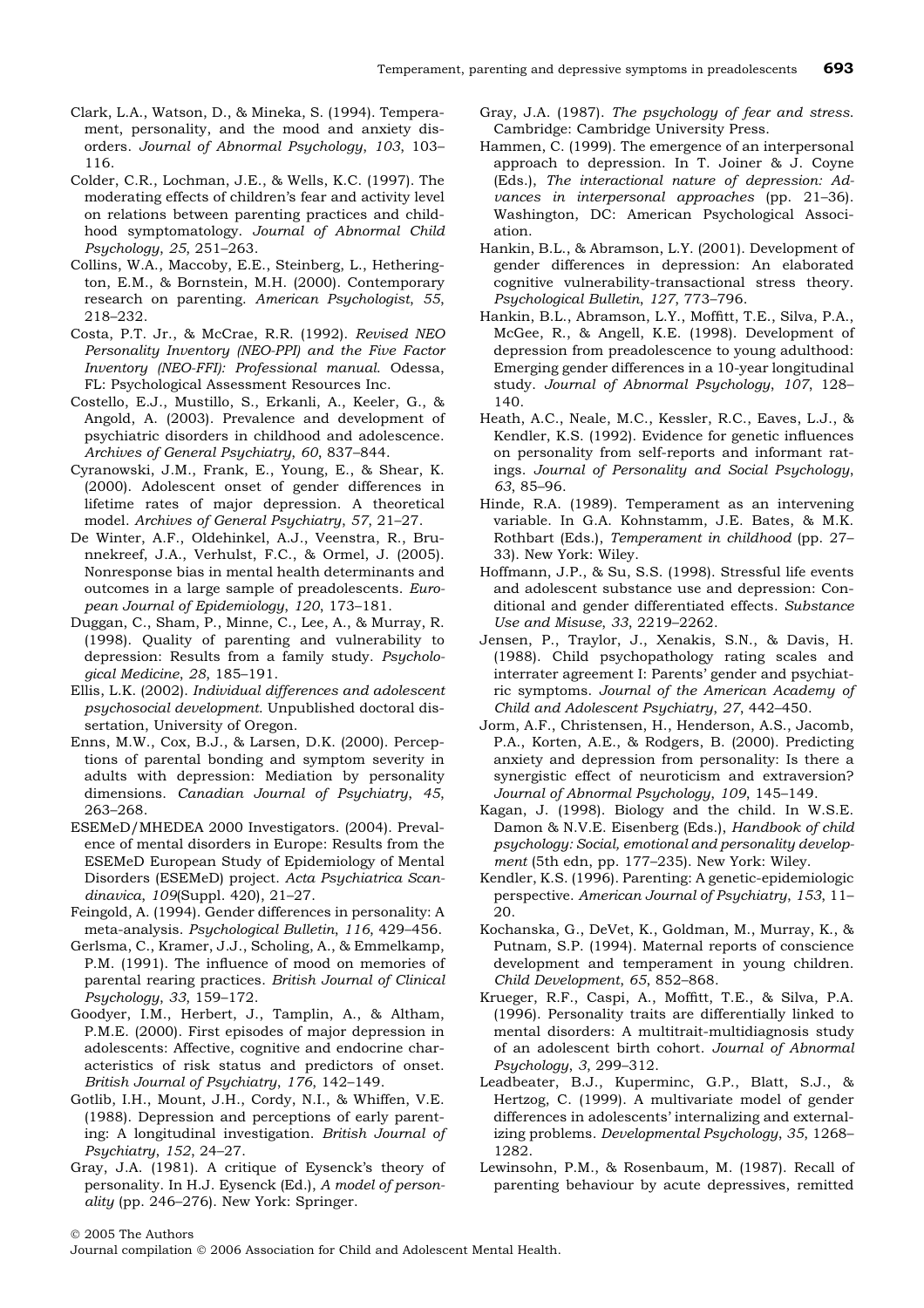depressives and non-depressives. Journal of Personality and Social Psychology, 52, 611–619.

- Lloyd, C., & Miller, P. (1997). The relationship of parental style to depression and self-esteem in adulthood. Journal of Nervous and Mental Disease, 185, 655–663.
- Maccoby, E. (1990). Gender and relationships: A developmental account. American Psychologist, 45, 513–520.
- Maccoby, E.E. (2000). Parenting and its effects on children: On reading and misreading behavior genetics. Annual Review of Psychology, 51, 1–27.
- Magnusson, D., & Stattin, H. (1998). Person–context interaction theories. In W. Damon & R.M. Lerner (Eds.), Handbook of child psychology: Theoretical models of human development (5 edn, pp. 685–759). New York: Wiley.
- Main, M., Kaplan, N., & Cassidy, J. (1985). Security in infancy, childhood, and adulthood: A move to the level of representation. In I. Bretherton & E. Waters (Eds.), Growing points in attachment: Theory and research. Monographs of the Society for Research in Child Development, 50 (1–2, Serial no. 209)(pp. 66– 104). Chicago: University Press.
- Markus, M. Th., Lindhout, I.E., Boer, F., Hoogendijk, T.H.G., & Arrindell, W.A. (2003). Factors of perceived parental rearing styles: The EMBU-C examined in a sample of Dutch primary school children. Personality and Individual Differences, 34, 503–519.
- Maziade, M. (1989). Should adverse temperament matter to the clinician? In G.A. Kohnstamm, J.E. Bates, & M.K. Rothbart (Eds.), Temperament in childhood (pp. 421–435). New York: Wiley.
- Molenaar, P.C., Boomsma, D.I., & Dolan, C.V. (1993). A third source of developmental differences. Behavioral Genetics, 23, 519–524.
- Monroe, S.M., & Hadjiyannakis, K. (2002). The social environment and depression: Focusing on severe life stress. In I.H. Gotlib & C.L. Hammen (Eds.), Handbook of depression (pp. 314–340). New York: Guilford.
- Muris, P., Meesters, C., & Van Brakel, A. (2003). Assessment of anxious rearing behaviors with a modified version of 'Egna Beträffande Uppfostran' Questionnaire for Children. Journal of Psychology and Behavioral Assessment, 25, 229–237.
- Neale, M.C., Walters, E., Heath, A.C., Kessler, R.C., Perusse, D., Eaves, L.J., et al. (1994). Depression and parental bonding: Cause, consequence or genetic covariance? Genetic Epidemiology, 11, 503–522.
- Oldehinkel, A.J., Bouhuys, A.L., M.D., Brilman, E.I., & Ormel, J. (2001). Functional disability and neuroticism as predictors of late-life depression. American Journal of Geriatric Psychiatry, 9, 241–248.
- Oldehinkel, A.J., Hartman, C.A., De Winter, A.F., Veenstra, R., & Ormel, J. (2004). Temperament profiles associated with internalizing and externalizing problems in preadolescence. Development and Psychopathology, 16, 421–440.
- Oldehinkel, A.J., Wittchen, H.-U., & Schuster, P. (1999). Prevalence, 20-month incidence and outcome of unipolar depressive disorders in a community sample of adolescents. Psychological Medicine, 29, 655–668.
- Patton, G.C., Coffey, C., Posterino, M., Carlin, J.B., & Bowes, G. (2003). Life events and early onset depres-

sion: Cause or consequence? Psychological Medicine, 33, 1203–1210.

- Pine, D.S., Cohen, E., Cohen, P., & Brook, J. (1999). Adolescent depressive symptoms as predictors of adult depression: Moodiness or mood disorder? American Journal of Psychiatry, 156, 133–135.
- Plantes, M.M., Prusoff, B.A., Bennan, J., & Parker, G. (1988). Parental representations of depressed outpatients from a USA sample. Journal of Affective Disorders, 125, 149–155.
- Plomin, R. (1995). Genetics and children's experiences in the family. Journal of Child Psychology and Psychiatry, 36, 33–68.
- Prinstein, M.J., & Aikins, J.W. (2004). Cognitive moderators of the longitudinal association between peer rejection and adolescent depressive symptoms. Journal of Abnormal Child Psychology, 32, 147–158.
- Putnam, S.P., Ellis, L.K., & Rothbart, M.K. (2001). The structure of temperament from infancy through adolescence. In A. Eliasz & A. Angleitner (Eds.), Advances/proceedings in research on temperament (pp. 165–182). Germany: Pabst Scientist Publisher.
- Renouf, A.F., & Kovacs, M. (1994). Concordance between mothers' reports and children's self-reports of depressive symptoms: A longitudinal study. Journal of the American Academy of Child and Adolescent Psychiatry, 33, 208–216.
- Rothbart, M.K., Ahadi, S.A., & Evans, D.E. (2000). Temperament and personality: Origins and outcomes. Journal of Personality and Social Psychology, 78, 122–135.
- Rothbart, M.K., & Putnam, S.P. (2002). Temperament and socialization. In L. Pulkkinen & A. Caspi (Eds.), Paths to successful development (pp. 19–45). Cambridge: Cambridge University Press.
- Rubin, K.H., & Asendorpf, J.B. (1993). Social withdrawal, inhibition, and shyness in childhood. Hillsdale, NJ: Erlbaum.
- Rudolph, K.D., & Hammen, C. (1999). Age and gender as determinants of stress exposure, generation, and reactions in youngsters: A transactional perspective. Child Development, 70, 660–677.
- Rutter, M. (2002). The interplay of nature, nurture, and developmental influences: The challenge ahead for mental health. Archives of General Psychiatry, 59, 996–1000.
- Sanson, A., Oberklaid, F., Pedlow, R., & Prior, M. (1991). Risk indicators: Assessment of infancy predictors of pre-school behavioral maladjustment. Journal of Child Psychology and Psychiatry, 32, 609–626.
- Shiner, R., & Caspi, A. (2003). Personality differences in childhood and adolescence: Measurement, development, and consequences. Journal of Child Psychology and Psychiatry, 44, 2–32.
- Silberg, J., Rutter, M., Neale, M., & Eaves, L. (2001). Genetic moderation of environmental risk for depression and anxiety in adolescent girls. British Journal of Psychiatry, 179, 116–121.
- Sourander, A., Helstelä, L., & Helenius, H (1999). Parent–adolescent agreement on emotional and behavioral problems. Social Psychiatry and Psychiatric Epidemiology, 34, 657–663.
- Stein, D., Williamson, D.E., Birmaher, B., Brent, D.A., Kaufman, J., Dahl, R.E., et al. (2000). Parent–child